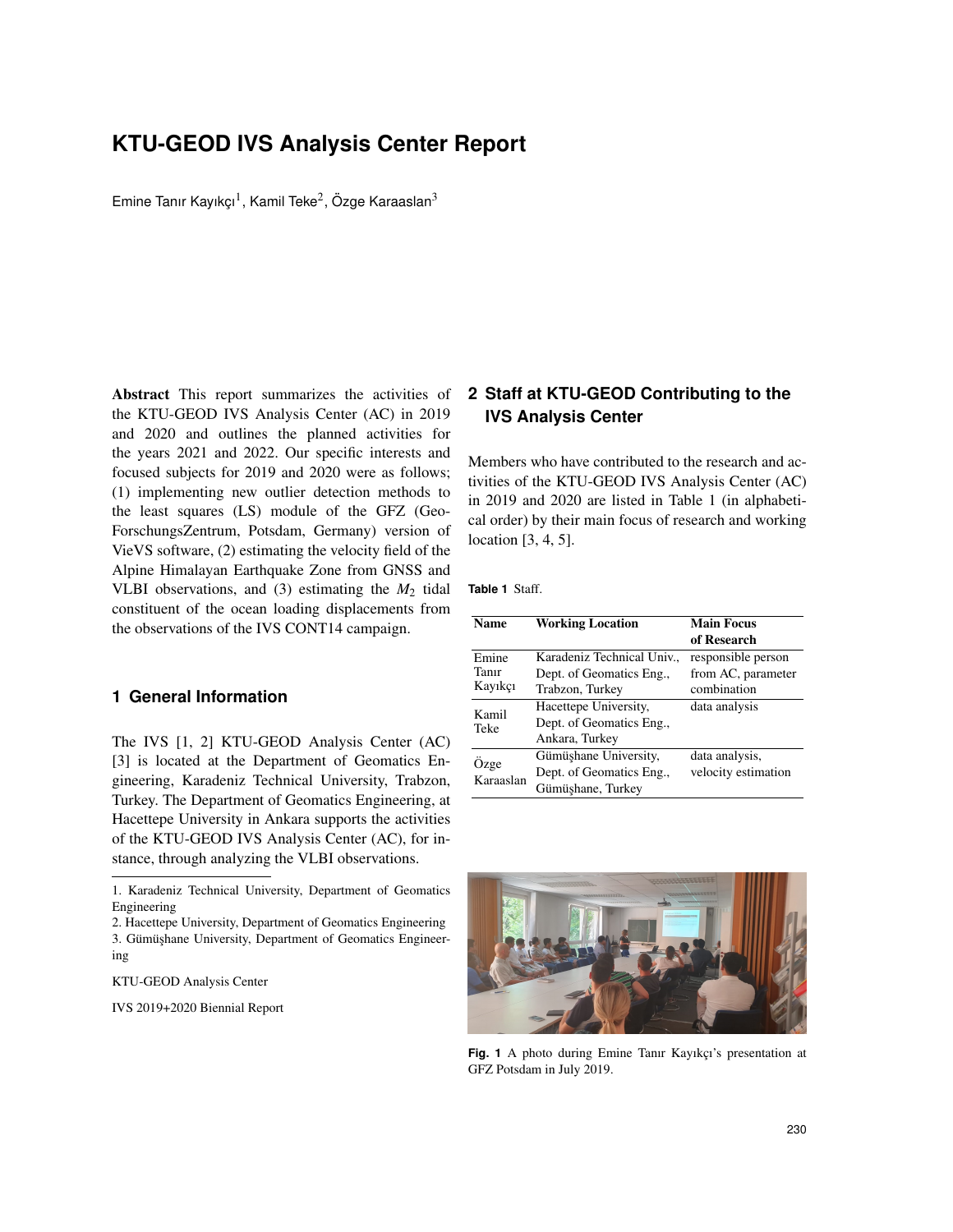## **3 Current Status and Activities**

During 2019, we implemented new approaches to the LS module of the GFZ (GeoForschungsZentrum, Potsdam, Germany) version of VieVS (Vienna VLBI and Satellite Software, [6]) to detect outliers within the research stay of Emine Tanır Kayıkçı at GFZ Postdam. The research project addressed the performance of standard outlier detection methods used in the GFZ version of VieVS by looking at the accuracy obtained for the Earth Orientation Parameters. In our work, we intend to investigate problems connected with outlier detection and elimination in VLBI data analysis [7, 8]. For this purpose, the impact of using different outlier detection criteria was assessed.

The detection and elimination of outliers in VLBI observations is an important pre-processing step for VLBI parameter estimation. A common technique to handle this problem is based on a so-called k-sigma Criteria Method. The so-called k-sigma Criteria is a commonly used technique for the detection and elimination of outliers in the observations. It is standard in the VLBI data processing using the GFZ version of VieVS software.

The main idea is to compare each residual with standard deviation of unit observation with factor k (typically  $k = 3$  or  $k = 5$ ) or with a standard deviation of residual with factor k. In case the i-th observational residual is greater than the compared standard deviation, the corresponding observation is detected as an outlier and eliminated. Otherwise, it is kept. This procedure removed the impact of outlier observation on the estimated parameter.

In outlier detection and elimination of VLBI data analysis, the analyst has to decide between removing, down-weighting, or retaining incorrect data which may negatively affect the results. Removing data seems to be the least desirable action as it leads to losing information or even to lack of the solution (due to the singularity of normal equations). Moreover, excluding any station causes disability to determine coordinates of this site and changes in the geometry of the network. On the other hand, if we want to improve the solution, retaining bad data is not an option. The most appropriate solution seems to be down-weighting observations, as it allows saving the required data [9].

The down-weighting practically eliminates the impact of the observation on the estimated parameters. With the standard outlier detection method [10] used in VieVS, the theoretical factor corresponds with a normal distribution, whereas the proposed method in this research points to a t-distribution.

The standard-used outlier detection algorithm in the VieVS software starts with an initial least-squares adjustment. Afterwards, all observations are eliminated from the data whose residuals exceed their respective standard deviations (sigma) by a factor of 3 or 5. The final parameters are estimated after the elimination of outliers in the second step. The standard outlier observation detection method is rather fast but too simple, since it might tend to wrongly eliminate correct observations.

In our work, we applied the so-called k-sigma Criteria Method as the standard outlier detection method with the standardized standard deviation and student t-test which depends on an alternative way for the calculation of standard deviation points to a t-distribution. We focus here on Earth Orientation Parameters (EOP). We compare student t-test [11, 12] with the standard approach. With the student t-test method of the outlier detection, the formal (standard) error,  $s_{v_i}$  of the  $i^{th}$  observational residual  $(v_i)$  is calculated as follows

$$
s_{0i} = \sqrt{\frac{1}{f-1}([pvv] - \frac{v_i^2}{q_{v_iv_i}})}
$$
  
\n
$$
s_{v_i} = s_{0i}\sqrt{q_{v_iv_i}}
$$
 (1)

where

$$
q_{vv} = diag(Q_{ll} - AQ_{xx}A^T)
$$
 (2)

In Equations (1) and (2), *f* denotes the degrees of freedom of the adjustment, [*pvv*] is the weighted square sum of the observational residuals,  $v_i$  the residual to the  $i^{th}$  observation,  $q_{vv}$  are the diagonal elements of the cofactor matrix of the observational residuals, *Qll* the inverse of the weight matrix of observations, and *A* the coefficient matrix of the linearized observation equations.

For the study, fifteen CONT17 VLBI sessions were used. The VLBI data were processed at the GFZ using the software GFZ Version of VieVS software [6]. In this research, we inserted the student t-test outlier detection method in vie-lsm module. For this purpose, special VLBI campaigns like CONT17, scheduled and observed from 28 November 0 UT to 12 December 2017 24 UT, were used to perform research work. ksigma Outlier Elimination Criteria both by factor were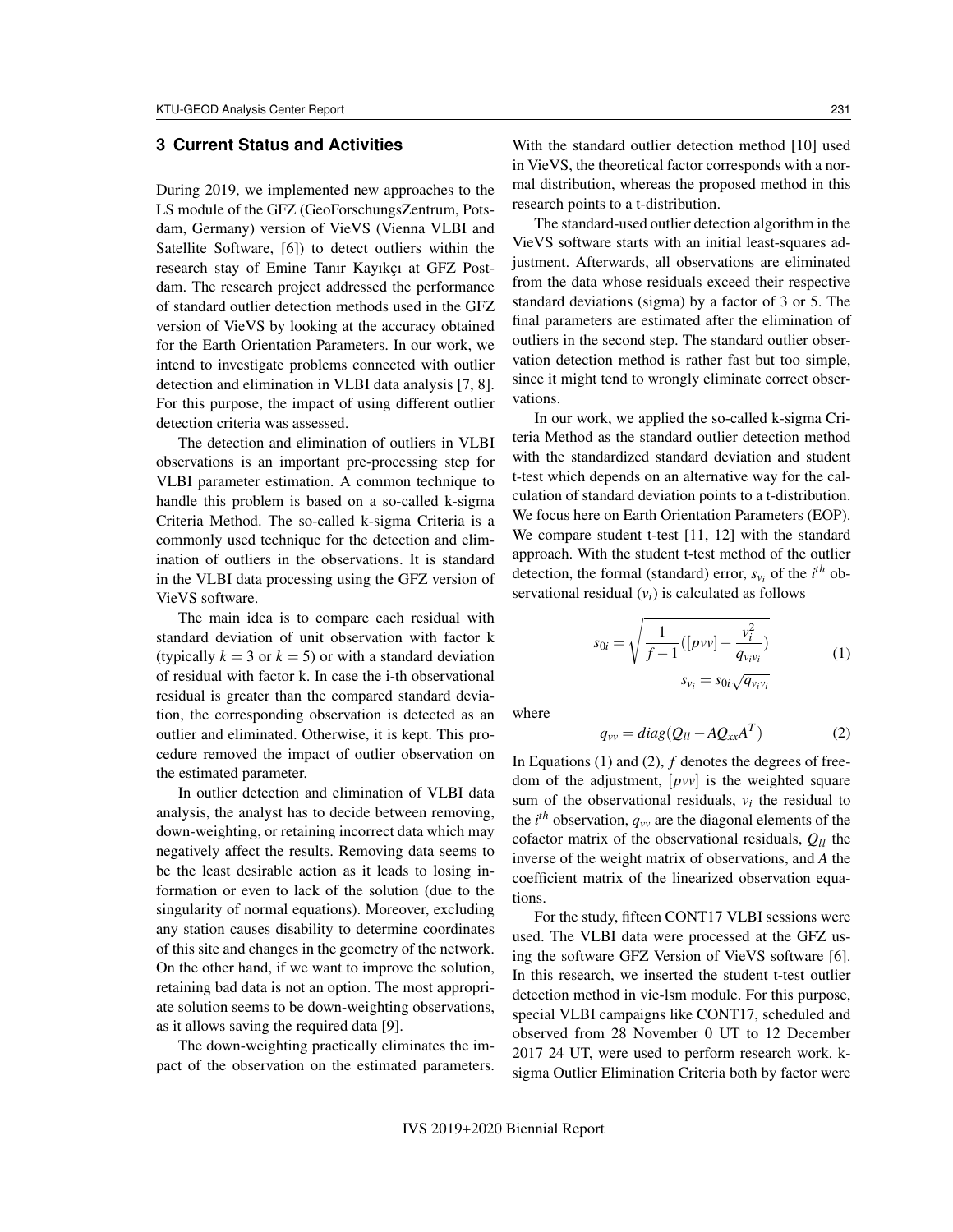evaluated for achieving the proposed student t-test outlier detection method in LSM for single-session analysis in VieVS.

Several investigations were performed to compare the accuracy of various parameters estimated by the standard outlier detection method with those estimated by student t-test outlier detection. MATLAB codes in vie-lsm have been modified properly. The impact of applying different outlier detection methods, for standard outlier detection and t-test and analysis procedures, were assessed by investigating formal errors of the dUT1 estimation results from the fifteen CONT17 XE sessions (see Figure 2).



**Fig. 2** UT1 formal errors with different outlier detection methods.

In a second study, we aim to determine and interpret crustal movements at velocities determined from data obtained from different space-geodetic techniques, i.e., VLBI and GNSS. The VLBI co-located IGS network which consists of the stations CRAO in Ukraine, MADR in Spain, MATE in Italy, MEDI in Italy, METS in Finland, NOT1 in Italy, ONS1 in Sweden, SVTL in Russia, TIT2 in Germany, WTZR in Germany, YEBE in Spain, and ZECK in Russia was considered for the study. For the period from January 2017 until January 2020, the coordinates are estimated through analyzing the daily data, with Bernese *v*5.2 [13]. The coordinates of the VLBI stations, i.e., CRIMEA in Ukraine; MATERA, NOTO, MEDICINA in Italy; WETTZELL in Germany; ONSALA60 in Sweden; SVETLOE, ZELENCHK in Russia; MET-SHAHOV in Finland; and YEBES in Spain (see Figure 3) are estimated from the analysis of the IVS daily sessions between January 2017 and January 2020 using VieVS. The linear global velocities of the GNSS and VLBI stations will be estimated in the next step of this study.



**Fig. 3** VLBI stations considered for the study.

The Alp-Himalayan Earthquake Zone: starting from Indonesia, it reaches the Atlantic Ocean through the Himalayas and the Mediterranean. It is the second most seismically active region in the world, after the circum-Pacific belt (the Ring of Fire), with 17% of the world's largest earthquakes. Main ranges: Cantabrian Mountains (incl. the Basque Mountains), Sistema Central, Sistema Ibérico, Pyrenees, Alps, Carpathians, Balkan Mountains (Balkanides), Rila-Rhodope massifs, Thracian Sea islands, and the Crimean Mountains—entirely in Europe. Taking into consideration, two separate networks (more IGS stations relative to VLBI) will be created and analyzed as well as the position changes of the stations will be interpreted. It is aimed to determine the velocity field of the region, examine the results of different space-geodetic techniques, i.e., the horizontal and vertical deformations detected at the geodetic stations, and finally evaluate the crustal movements of the region from a geophysical point of view.

In a third study, the amplitudes and Greenwich phase-lags for each coordinate component, i.e., radial, west, and south of the principal lunar semidiurnal tide, *M*<sup>2</sup> of the ocean tide loading displacements were estimated at the VLBI sites of the 15-day long Continuous VLBI campaign 2014, IVS-CONT14. In the estimation of the amplitudes and Greenwich phaselags of the *M*<sup>2</sup> tidal constituent, hourly VLBI station coordinate time series were used as observations derived through analyzing one-hour VLBI sessions of the